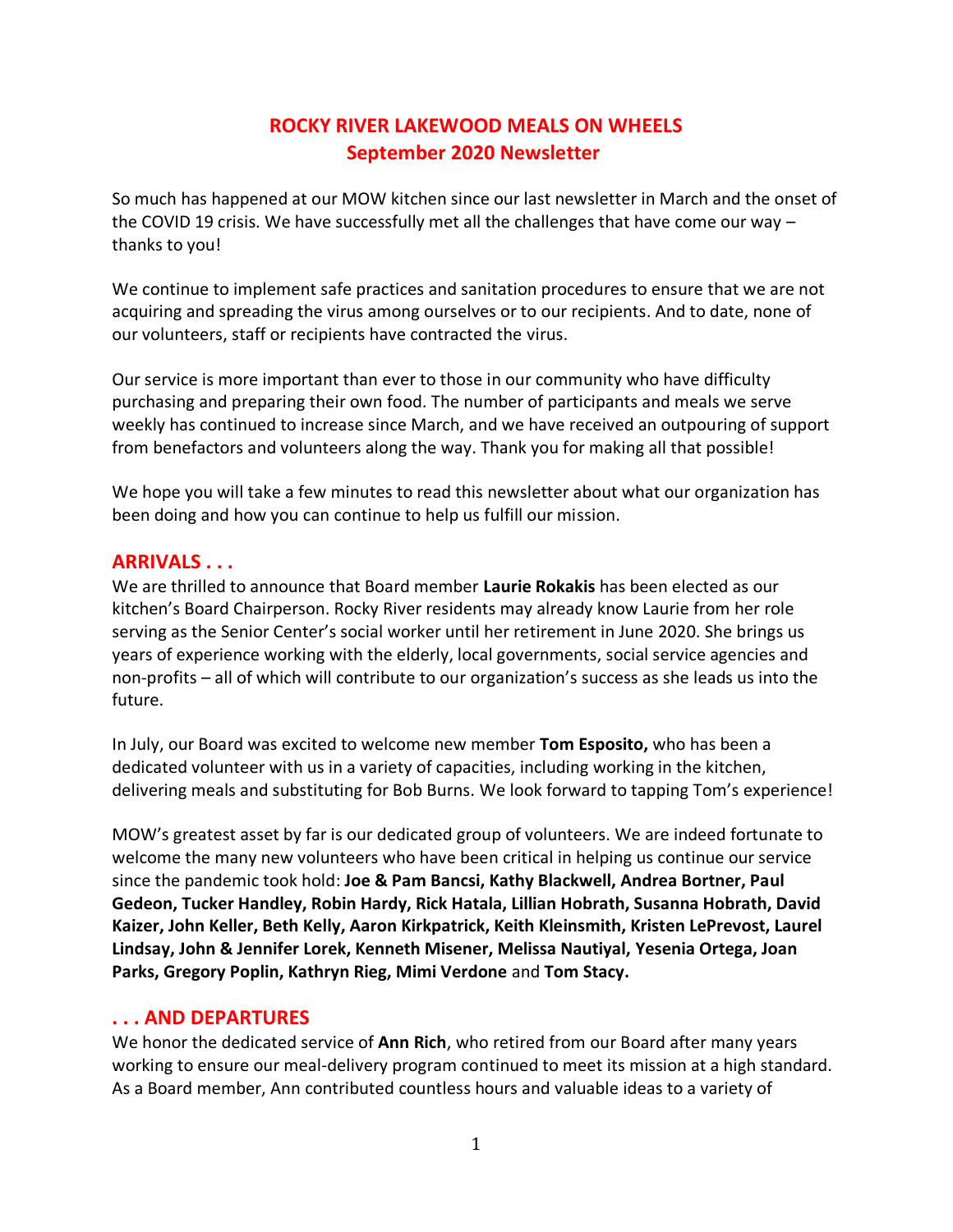projects. Though we will certainly miss her participation on the Board, Ann continues to volunteer at the kitchen and to support us in other projects as they arise. Thank you, Ann!

We extend our deep gratitude to our long-serving volunteers who are currently unable to volunteer because of the risks posed by COVID 19. Please know that we miss you and hope that you are staying healthy during these challenging times. Of course, we look forward to seeing you when you feel it is safe to resume volunteering with us. If you would like to help out from home, please contact Bob Burns to let him know.

## **HELP WANTED**

#### **KITCHEN AND DELIVERY VOLUNTEERS**

We currently need more kitchen and delivery volunteers to work either on a regular weekly schedule or as substitutes. Kitchen volunteers work 8:30-11:30 M-F, while drivers work 11:30- 12:30/1:00 M-F. Please contact Bob Burns for more information at [bobb@mealsonwheelsrr.org](mailto:bobb@mealsonwheelsrr.org) or call the kitchen at (440) 333-6298.

#### **TREASURER POSITION**

West Shore Meals on Wheels (the parent organization of our Rocky River Lakewood MOW and Fairview Park MOW) is seeking to fill the Executive Board position of Treasurer. Interested applicants will have knowledge of standard bookkeeping practices and record keeping, and be able to work in QuickBooks. Estimated work hours average around 20 hours per month. The job pays \$200 per month with some benefits. If you are interested (or you know someone who is), the full job description is available online at [http://bit.ly/treasjobdesc.](http://bit.ly/treasjobdesc) Those who qualify and want further information may email Bill Ridmann at [wridmann@hotmail.com.](mailto:wridmann@hotmail.com)

#### **WEBSITE/SOCIAL MEDIA/DATABASE SUPPORT VOLUNTEER**

If you are experienced in creating websites, managing social-media accounts and/or working with donor database software and Mail Chimp, RRLW MOW could use your help! Please contact Deb Denney at [rhoneyeditorial@yahoo.com](mailto:rhoneyeditorial@yahoo.com) if you would like to volunteer as a consultant, helping to answer questions and resolve issues on an occasional basis.

# **LET'S SUPPORT SARITA!**

This is the perfect time to support our local businesses, especially those who have supported us! Our friends at **sarita, a restaurant** have been generously supporting us for years. If you are looking for fabulous food, great service and friendly staff, this is the place for you. Check out their menu at [facebook.com/Saritarestaurant.](https://www.facebook.com/Saritarestaurant/) Sarita has a beautiful patio and also does carry out, if you prefer that to their indoor dining option. Sarita is located at 14523 Madison Ave. in Lakewood, and is open Wed., Thur., Sun. 5- 9 p.m. and Fri., Sat. 5- 10 p.m. Phone (216) 226- 5200. A big thank you to Sandy Smith and staff for their support!

#### **SO MANY THANK-YOUS . . .**

Our Head Cook **Andrea Dora-Molnar** and our Volunteer Coordinator **Bob Burns** deserve a huge round of applause for the many extra hours and efforts they have devoted in responding to the challenges posed by COVID 19. They have certainly worked above and beyond their job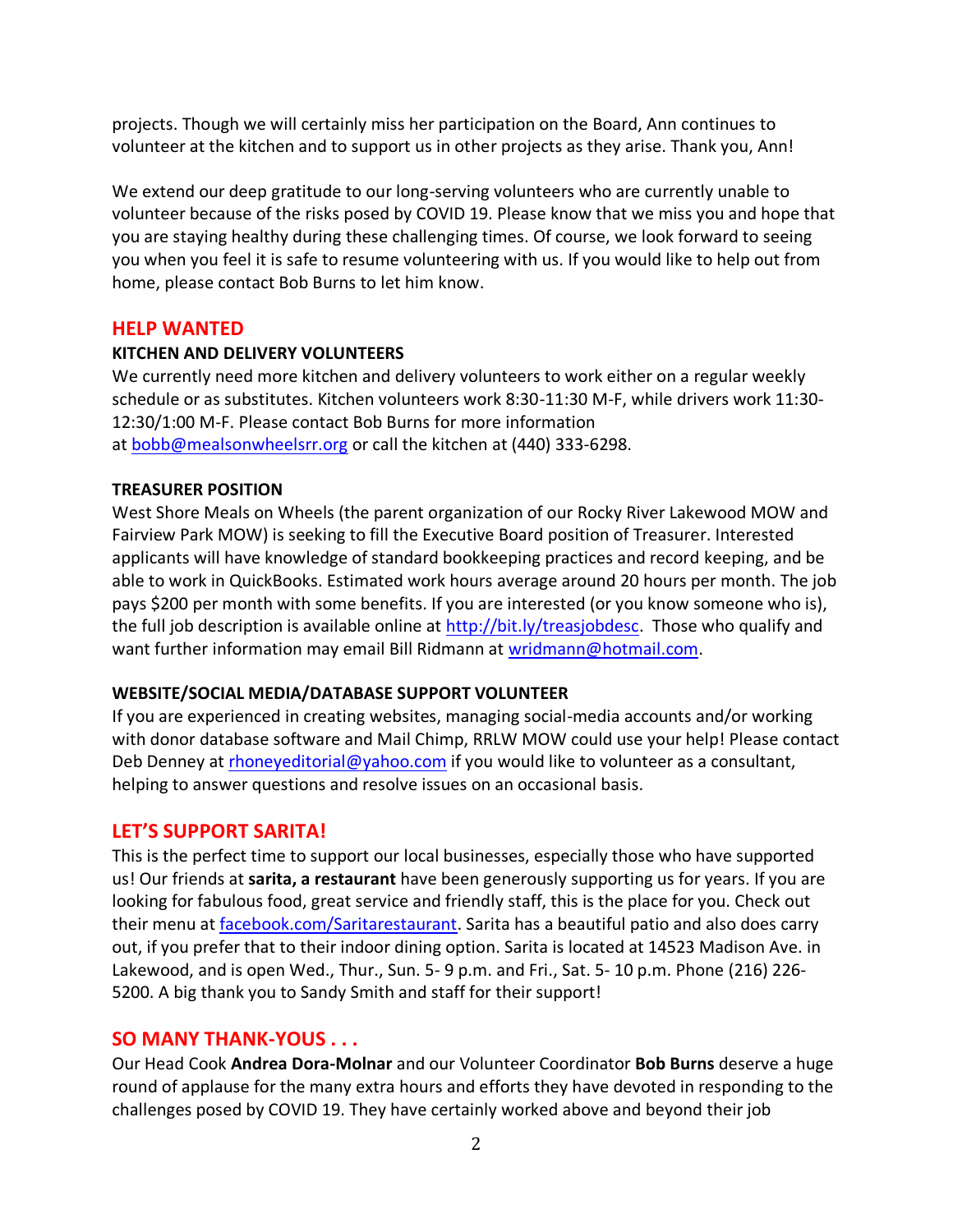descriptions in adjusting our procedures, training new volunteers, implementing safe practices, responding to inquiries, making helpful suggestions, and so much more. Thank you, Andrea and Bob!

In August, we received a \$1,250 gift from the **Mr. and Mrs. William R. Oatey Fund**, distributed through the **Community West Foundation**. We are truly fortunate to be supported by those organizations and many others in our community, including **Lakewood/Rocky River Rotary Club**, **Rocky River Women's Club** and **Pilgrim St. Paul Agency Fund**. We are grateful for their ongoing generosity.

We extend deep appreciation to the leadership of **Good Soil Lutheran Ministries**, who have done everything possible to accommodate our needs during the pandemic, including allowing us to exclusively use the community space for our meal packing operations.

Many thanks to **Elmwood Bakery** in Lakewood, which has been donating a wide variety of delicious baked goods to our kitchen every week. We are able to receive these goodies because volunteers **Lou and Donna Baleau** pick them up and deliver them right to our kitchen!

We are grateful for the gorgeous fresh vegetables we receive from **Rocky River's Community Garden** thanks to **Ann and Tom Rich**, who bring them to us regularly.

**Kathy Blackwell and Kathryn Rieg,** above and beyond their usual hours working in the kitchen, pick up and deliver food donations from **Whole Foods** in Rocky River every Thursday. Your extra effort is most appreciated!

Thanks also to **Beth Kelly,** who is volunteering as our new Marc's shopper, in addition to delivering meals every week.

**The Woods Restaurant & Lounge** in Rocky River deserves our thanks for bringing us many dozens of delicious focaccia rolls, complete with whipped butter and serving cups for our recipients!

We appreciate the donations of homemade masks from **Grace Czerniawski** and the delicious chocolate hearts from **Gwen Rosenberg,** owner of **Popped!** in Kent.

Special thanks to **all our regular bakers**! They use their own ingredients and drop baked goods at our door, usually prepackaged and ready to serve. In addition to baking at the kitchen, **Barb McGraw** sews our small cooler dividers, repairs torn coolers, and has donated homemade masks. **Agents of Howard Hanna** deserve our appreciation both for bringing us baked goods and volunteering to deliver meals.

We are indebted to Board member **Linda Lewis**, who has recently volunteered to handle scheduling of kitchen volunteers – a demanding and important task that ensures our efficient operations.